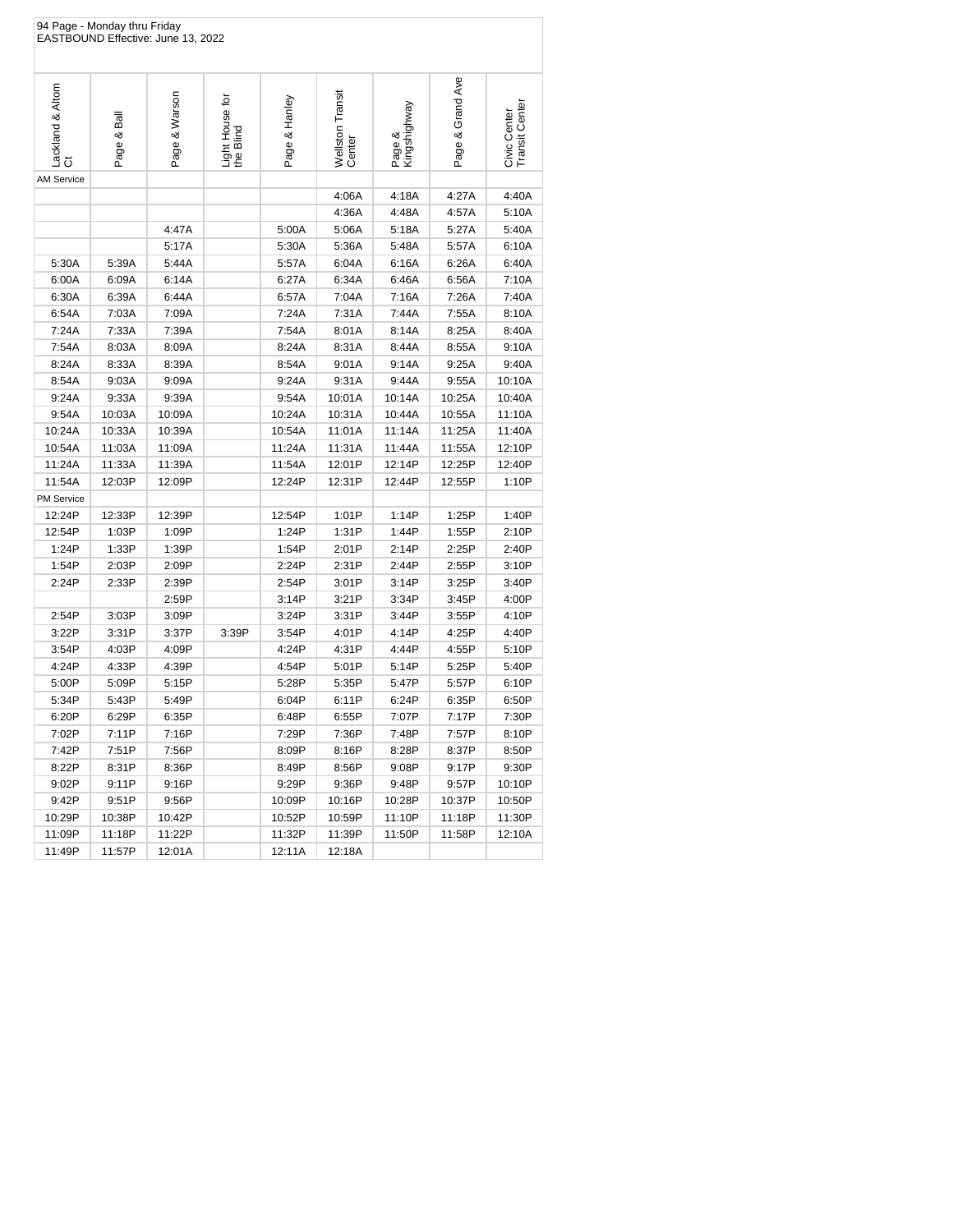| 94 Page - Monday thru Friday<br>WESTBOUND Effective: June 13, 2022 |                  |                        |                            |               |                              |               |             |                        |  |
|--------------------------------------------------------------------|------------------|------------------------|----------------------------|---------------|------------------------------|---------------|-------------|------------------------|--|
| <b>Transit Center</b><br>Civic Center                              | Page & Grand Ave | Page &<br>Kingshighway | Wellston Transit<br>Center | Page & Hanley | Light House for<br>the Blind | Page & Warson | Page & Ball | Lackland & Altom<br>Ct |  |
| <b>AM Service</b>                                                  |                  |                        |                            |               |                              |               |             |                        |  |
|                                                                    | 4:46A            | 4:55A                  | 5:06A                      | 5:14A         |                              | 5:27A         | 5:32A       | 5:38A                  |  |
| 5:00A                                                              | 5:15A            | 5:25A                  | 5:36A                      | 5:45A         |                              | 5:59A         | 6:04A       | 6:10A                  |  |
| 5:30A                                                              | 5:45A            | 5:55A                  | 6:06A                      | 6:15A         |                              | 6:29A         | 6:34A       | 6:40A                  |  |
| 6:00A                                                              | 6:15A            | 6:25A                  | 6:36A                      | 6:45A         | 6:59A                        | 7:01A         | 7:06A       | 7:12A                  |  |
| 6:30A                                                              | 6:45A            | 6:55A                  | 7:06A                      | 7:15A         |                              | 7:29A         | 7:34A       | 7:40A                  |  |
| 6:57A                                                              | 7:13A            | 7:24A                  | 7:36A                      | 7:45A         |                              | 7:59A         | 8:04A       | 8:10A                  |  |
| 7:27A                                                              | 7:43A            | 7:54A                  | 8:06A                      | 8:15A         |                              | 8:29A         | 8:34A       | 8:40A                  |  |
| 7:57A                                                              | 8:13A            | 8:24A                  | 8:36A                      | 8:45A         |                              | 8:59A         | 9:04A       | 9:10A                  |  |
| 8:27A                                                              | 8:43A            | 8:54A                  | 9:06A                      | 9:15A         |                              | 9:29A         | 9:34A       | 9:40A                  |  |
| 8:57A                                                              | 9:13A            | 9:24A                  | 9:36A                      | 9:45A         |                              | 9:59A         | 10:04A      | 10:10A                 |  |
| 9:27A                                                              | 9:43A            | 9:54A                  | 10:06A                     | 10:15A        |                              | 10:29A        | 10:34A      | 10:40A                 |  |
| 9:57A                                                              | 10:13A           | 10:24A                 | 10:36A                     | 10:45A        |                              | 10:59A        | 11:04A      | 11:10A                 |  |
| 10:27A                                                             | 10:43A           | 10:54A                 | 11:06A                     | 11:15A        |                              | 11:29A        | 11:34A      | 11:40A                 |  |
| 10:57A                                                             | 11:13A           | 11:24A                 | 11:36A                     | 11:45A        |                              | 11:59A        | 12:04P      | 12:10P                 |  |
| 11:27A                                                             | 11:43A           | 11:54A                 | 12:06P                     | 12:15P        |                              | 12:29P        | 12:34P      | 12:40P                 |  |
| 11:57A                                                             | 12:13P           | 12:24P                 | 12:36P                     | 12:45P        |                              | 12:59P        | 1:04P       | 1:10P                  |  |
| <b>PM Service</b>                                                  |                  |                        |                            |               |                              |               |             |                        |  |
| 12:27P                                                             | 12:43P           | 12:54P                 | 1:06P                      | 1:15P         |                              | 1:29P         | 1:34P       | 1:40P                  |  |
| 12:57P                                                             | 1:13P            | 1:24P                  | 1:36P                      | 1:45P         |                              | 1:59P         | 2:04P       | 2:10P                  |  |
| 1:27P                                                              | 1:43P            | 1:54P                  | 2:06P                      | 2:15P         |                              | 2:29P         | 2:34P       | 2:40P                  |  |
| 1:57P                                                              | 2:13P            | 2:24P                  | 2:36P                      | 2:45P         |                              | 2:59P         | 3:04P       | 3:10P                  |  |
| 2:27P                                                              | 2:43P            | 2:54P                  | 3:06P                      | 3:15P         |                              | 3:29P         | 3:34P       | 3:40P                  |  |
| 2:57P                                                              | 3:13P            | 3:24P                  | 3:36P                      | 3:45P         |                              | 3:59P         | 4:04P       | 4:10P                  |  |
| 3:27P                                                              | 3:43P            | 3:54P                  | 4:06P                      | 4:15P         |                              | 4:29P         | 4:34P       | 4:40P                  |  |
| 3:57P                                                              | 4:13P            | 4:24P                  | 4:36P                      | 4:45P         |                              | 4:59P         | 5:04P       | 5:10P                  |  |
| 4:27P                                                              | 4:43P            | 4:54P                  | 5:06P                      | 5:15P         |                              | 5:29P         | 5:34P       | 5:40P                  |  |
| 4:57P                                                              | 5:12P            | 5:23P                  | 5:35P                      | 5:44P         |                              | 5:57P         | 6:02P       | 6:08P                  |  |
| 5:27P                                                              | 5:42P            | 5:53P                  | 6:05P                      | 6:14P         |                              | 6:27P         | 6:32P       | 6:38P                  |  |
| 5:55P                                                              | 6:09P            | 6:19P                  | 6:30P                      | 6:39P         |                              | 6:51P         | 6:56P       | 7:02P                  |  |
| 6:25P                                                              | 6:39P            | 6:49P                  | 7:00P                      | 7:09P         |                              | 7:21P         | 7:26P       | 7:32P                  |  |
| 7:05P                                                              | 7:19P            | 7:29P                  | 7:40P                      | 7:49P         |                              | 8:01P         | 8:06P       | 8:12P                  |  |
| 7:45P                                                              | 7:59P            | 8:09P                  | 8:20P                      | 8:29P         |                              | 8:41P         | 8:46P       | 8:52P                  |  |
| 8:25P                                                              | 8:39P            | 8:49P                  | 9:00P                      | 9:09P         |                              | 9:21P         | 9:26P       | 9:32P                  |  |
| 9:05P                                                              | 9:19P            | 9:29P                  | 9:40P                      | 9:49P         |                              | 10:01P        | 10:06P      | 10:12P                 |  |
| 9:45P                                                              | 9:58P            | 10:07P                 | 10:18P                     | 10:26P        |                              | 10:38P        | 10:43P      | 10:49P                 |  |
| 10:25P                                                             | 10:38P           | 10:47P                 | 10:58P                     | 11:06P        |                              | 11:18P        | 11:23P      | 11:29P                 |  |
| 11:05P                                                             | 11:18P           | 11:27P                 | 11:38P                     | 11:46P        |                              | 11:58P        | 12:03A      | 12:09A                 |  |
| 11:40P                                                             | 11:51P           | 11:57P                 | 12:06A                     | 12:13A        |                              | 12:24A        |             |                        |  |
| 12:20A                                                             | 12:31A           | 12:37A                 | 12:46A                     | 12:53A        |                              | 1:03A         |             |                        |  |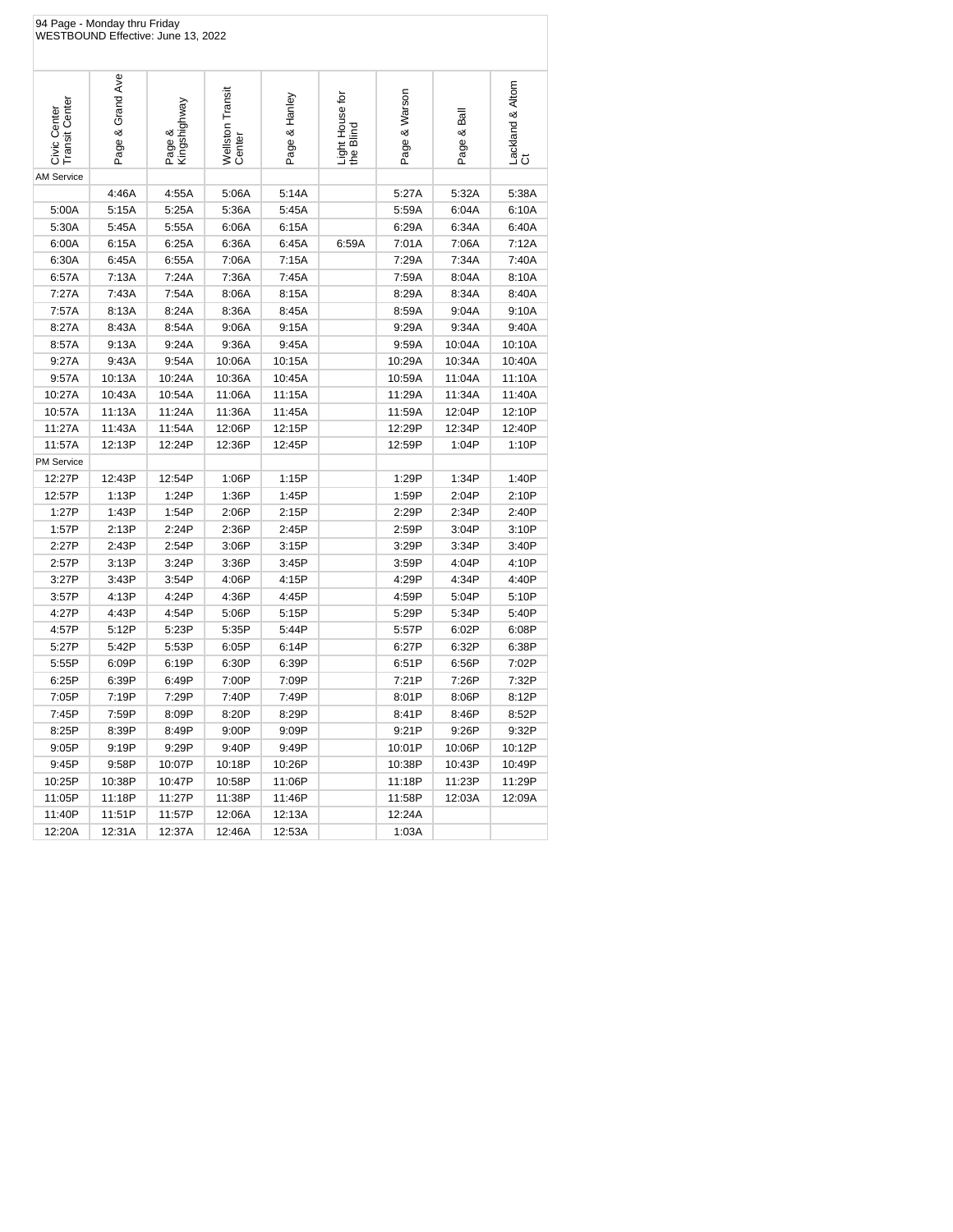| 94 Page - Saturday<br>EASTBOUND Effective: June 13, 2022 |            |               |               |                            |                        |                  |                                |  |
|----------------------------------------------------------|------------|---------------|---------------|----------------------------|------------------------|------------------|--------------------------------|--|
| Lackland & Altom<br>ö                                    | Page & Bal | Page & Warson | Page & Hanley | Wellston Transit<br>Center | Page &<br>Kingshighway | Page & Grand Ave | Civic Center<br>Transit Center |  |
| <b>AM Service</b>                                        |            |               |               |                            |                        |                  |                                |  |
|                                                          |            |               |               | 4:04A                      | 4:15A                  | 4:23A            | 4:35A                          |  |
|                                                          |            |               |               | 4:34A                      | 4:45A                  | 4:53A            | 5:05A                          |  |
|                                                          |            | 4:46A         | 4:58A         | 5:04A                      | 5:15A                  | 5:23A            | 5:35A                          |  |
|                                                          |            | 5:16A         | 5:28A         | 5:34A                      | 5:45A                  | 5:53A            | 6:05A                          |  |
| 5:35A                                                    | 5:42A      | 5:46A         | 5:58A         | 6:04A                      | 6:15A                  | 6:23A            | 6:35A                          |  |
| 6:06A                                                    | 6:13A      | 6:17A         | 6:28A         | 6:34A                      | 6:45A                  | 6:53A            | 7:05A                          |  |
| 6:19A                                                    | 6:28A      | 6:34A         | 6:49A         | 6:56A                      | 7:09A                  | 7:20A            | 7:35A                          |  |
| 6:49A                                                    | 6:58A      | 7:04A         | 7:19A         | 7:26A                      | 7:39A                  | 7:50A            | 8:05A                          |  |
| 7:19A                                                    | 7:28A      | 7:34A         | 7:49A         | 7:56A                      | 8:09A                  | 8:20A            | 8:35A                          |  |
| 7:49A                                                    | 7:58A      | 8:04A         | 8:19A         | 8:26A                      | 8:39A                  | 8:50A            | 9:05A                          |  |
| 8:19A                                                    | 8:28A      | 8:34A         | 8:49A         | 8:56A                      | 9:09A                  | 9:20A            | 9:35A                          |  |
| 8:49A                                                    | 8:58A      | 9:04A         | 9:19A         | 9:26A                      | 9:39A                  | 9:50A            | 10:05A                         |  |
| 9:19A                                                    | 9:28A      | 9:34A         | 9:49A         | 9:56A                      | 10:09A                 | 10:20A           | 10:35A                         |  |
| 9:49A                                                    | 9:58A      | 10:04A        | 10:19A        | 10:26A                     | 10:39A                 | 10:50A           | 11:05A                         |  |
| 10:19A                                                   | 10:28A     | 10:34A        | 10:49A        | 10:56A                     | 11:09A                 | 11:20A           | 11:35A                         |  |
| 10:49A                                                   | 10:58A     | 11:04A        | 11:19A        | 11:26A                     | 11:39A                 | 11:50A           | 12:05P                         |  |
| 11:19A                                                   | 11:28A     | 11:34A        | 11:49A        | 11:56A                     | 12:09P                 | 12:20P           | 12:35P                         |  |
| 11:49A                                                   | 11:58A     | 12:04P        | 12:19P        | 12:26P                     | 12:39P                 | 12:50P           | 1:05P                          |  |
| <b>PM Service</b>                                        |            |               |               |                            |                        |                  |                                |  |
| 12:19P                                                   | 12:28P     | 12:34P        | 12:49P        | 12:56P                     | 1:09P                  | 1:20P            | 1:35P                          |  |
| 12:49P                                                   | 12:58P     | 1:04P         | 1:19P         | 1:26P                      | 1:39P                  | 1:50P            | 2:05P                          |  |
| 1:19P                                                    | 1:28P      | 1:34P         | 1:49P         | 1:56P                      | 2:09P                  | 2:20P            | 2:35P                          |  |
| 1:49P                                                    | 1:58P      | 2:04P         | 2:19P         | 2:26P                      | 2:39P                  | 2:50P            | 3:05P                          |  |
| 2:19P                                                    | 2:28P      | 2:34P         | 2:49P         | 2:56P                      | 3:09P                  | 3:20P            | 3:35P                          |  |
| 2:49P                                                    | 2:58P      | 3:04P         | 3:19P         | 3:26P                      | 3:39P                  | 3:50P            | 4:05P                          |  |
| 3:19P                                                    | 3:28P      | 3:34P         | 3:49P         | 3:56P                      | 4:09P                  | 4:20P            | 4:35P                          |  |
| 3:49P                                                    | 3:58P      | 4:04P         | 4:19P         | 4:26P                      | 4:39P                  | 4:50P            | 5:05P                          |  |
| 4:19P                                                    | 4:28P      | 4:34P         | 4:49P         | 4:56P                      | 5:09P                  | 5:20P            | 5:35P                          |  |
| 4:55P                                                    | 5:04P      | 5:10P         | 5:23P         | 5:30P                      | 5:42P                  | 5:52P            | 6:05P                          |  |
| 5:37P                                                    | 5:46P      | 5:51P         | 6:04P         | 6:11P                      | 6:23P                  | 6:32P            | 6:45P                          |  |
| 6:17P                                                    | 6:26P      | 6:31P         | 6:44P         | 6:51P                      | 7:03P                  | 7:12P            | 7:25P                          |  |
| 7:02P                                                    | 7:11P      | 7:16P         | 7:29P         | 7:36P                      | 7:48P                  | 7:57P            | 8:10P                          |  |
| 7:37P                                                    | 7:46P      | 7:51P         | 8:04P         | 8:11P                      | 8:23P                  | 8:32P            | 8:45P                          |  |
| 8:17P                                                    | 8:26P      | 8:31P         | 8:44P         | 8:51P                      | 9:03P                  | 9:12P            | 9:25P                          |  |
| 8:57P                                                    | 9:06P      | 9:11P         | 9:24P         | 9:31P                      | 9:43P                  | 9:52P            | 10:05P                         |  |
| 9:37P                                                    | 9:46P      | 9:51P         | 10:04P        | 10:11P                     | 10:23P                 | 10:32P           | 10:45P                         |  |
| 10:17P                                                   | 10:26P     | 10:31P        | 10:44P        | 10:51P                     | 11:03P                 | 11:12P           | 11:25P                         |  |
| 10:57P                                                   | 11:06P     | 11:11P        | 11:24P        | 11:31P                     | 11:43P                 | 11:52P           | 12:05A                         |  |
| 12:02A                                                   | 12:09A     | 12:13A        | 12:23A        | 12:29A                     |                        |                  |                                |  |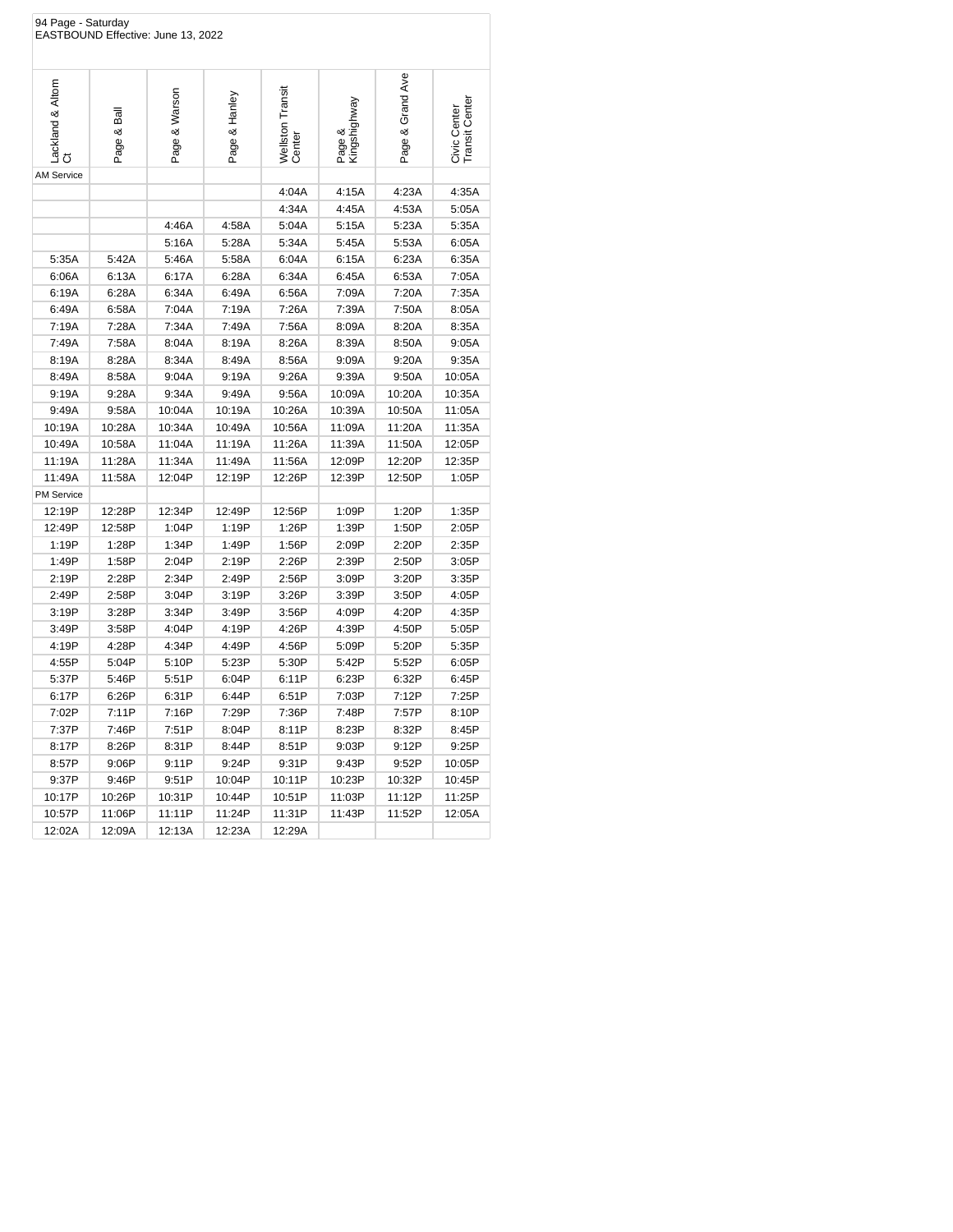| 94 Page - Saturday<br>WESTBOUND Effective: June 13, 2022 |                  |                        |                            |               |               |            |                        |  |
|----------------------------------------------------------|------------------|------------------------|----------------------------|---------------|---------------|------------|------------------------|--|
| <b>Transit Center</b><br>Civic Center                    | Page & Grand Ave | Page &<br>Kingshighway | Wellston Transit<br>Center | Page & Hanley | Page & Warson | Page & Bal | Lackland & Altom<br>Ct |  |
| <b>AM Service</b>                                        |                  |                        |                            |               |               |            |                        |  |
|                                                          | 4:35A            | 4:44A                  | 4:55A                      | 5:02A         | 5:14A         | 5:19A      | 5:24A                  |  |
| 4:50A                                                    | 5:05A            | 5:15A                  | 5:26A                      | 5:35A         | 5:49A         | 5:54A      | 6:00A                  |  |
| 5:20A                                                    | 5:35A            | 5:45A                  | 5:56A                      | 6:05A         | 6:19A         | 6:24A      | 6:30A                  |  |
| 5:50A                                                    | 6:05A            | 6:15A                  | 6:26A                      | 6:35A         | 6:49A         | 6:54A      | 7:00A                  |  |
| 6:20A                                                    | 6:35A            | 6:45A                  | 6:56A                      | 7:05A         | 7:19A         | 7:24A      | 7:30A                  |  |
| 6:50A                                                    | 7:05A            | 7:15A                  | 7:26A                      | 7:35A         | 7:49A         | 7:54A      | 8:00A                  |  |
| 7:20A                                                    | 7:36A            | 7:47A                  | 7:59A                      | 8:08A         | 8:22A         | 8:27A      | 8:33A                  |  |
| 7:50A                                                    | 8:06A            | 8:17A                  | 8:29A                      | 8:38A         | 8:52A         | 8:57A      | 9:03A                  |  |
| 8:20A                                                    | 8:36A            | 8:47A                  | 8:59A                      | 9:08A         | 9:22A         | 9:27A      | 9:33A                  |  |
| 8:50A                                                    | 9:06A            | 9:17A                  | 9:29A                      | 9:38A         | 9:52A         | 9:57A      | 10:03A                 |  |
| 9:20A                                                    | 9:36A            | 9:47A                  | 9:59A                      | 10:08A        | 10:22A        | 10:27A     | 10:33A                 |  |
| 9:50A                                                    | 10:06A           | 10:17A                 | 10:29A                     | 10:38A        | 10:52A        | 10:57A     | 11:03A                 |  |
| 10:20A                                                   | 10:36A           | 10:47A                 | 10:59A                     | 11:08A        | 11:22A        | 11:27A     | 11:33A                 |  |
| 10:50A                                                   | 11:06A           | 11:17A                 | 11:29A                     | 11:38A        | 11:52A        | 11:57A     | 12:03P                 |  |
| 11:20A                                                   | 11:36A           | 11:47A                 | 11:59A                     | 12:08P        | 12:22P        | 12:27P     | 12:33P                 |  |
| 11:50A                                                   | 12:06P           | 12:17P                 | 12:29P                     | 12:38P        | 12:52P        | 12:57P     | 1:03P                  |  |
| PM Service                                               |                  |                        |                            |               |               |            |                        |  |
| 12:20P                                                   | 12:36P           | 12:47P                 | 12:59P                     | 1:08P         | 1:22P         | 1:27P      | 1:33P                  |  |
| 12:50P                                                   | 1:06P            | 1:17P                  | 1:29P                      | 1:38P         | 1:52P         | 1:57P      | 2:03P                  |  |
| 1:20P                                                    | 1:36P            | 1:47P                  | 1:59P                      | 2:08P         | 2:22P         | 2:27P      | 2:33P                  |  |
| 1:50P                                                    | 2:06P            | 2:17P                  | 2:29P                      | 2:38P         | 2:52P         | 2:57P      | 3:03P                  |  |
| 2:20P                                                    | 2:36P            | 2:47P                  | 2:59P                      | 3:08P         | 3:22P         | 3:27P      | 3:33P                  |  |
| 2:50P                                                    | 3:06P            | 3:17P                  | 3:29P                      | 3:38P         | 3:52P         | 3:57P      | 4:03P                  |  |
| 3:20P                                                    | 3:36P            | 3:47P                  | 3:59P                      | 4:08P         | 4:22P         | 4:27P      | 4:33P                  |  |
| 3:50P                                                    | 4:06P            | 4:17P                  | 4:29P                      | 4:38P         | 4:52P         | 4:57P      | 5:03P                  |  |
| 4:20P                                                    | 4:36P            | 4:47P                  | 4:59P                      | 5:08P         | 5:22P         | 5:27P      | 5:33P                  |  |
| 4:50P                                                    | 5:06P            | 5:17P                  | 5:29P                      | 5:38P         | 5:52P         | 5:57P      | 6:03P                  |  |
| 5:20P                                                    | 5:35P            | 5:46P                  | 5:58P                      | 6:07P         | 6:20P         | 6:25P      | 6:31P                  |  |
| 5:50P                                                    | 6:04P            | 6:14P                  | 6:25P                      | 6:34P         | 6:46P         | 6:51P      | 6:57P                  |  |
| 6:20P                                                    | 6:34P            | 6:44P                  | 6:55P                      | 7:04P         | 7:16P         | 7:21P      | 7:27P                  |  |
| 7:00P                                                    | 7:14P            | 7:24P                  | 7:35P                      | 7:44P         | 7:56P         | 8:01P      | 8:07P                  |  |
| 7:40P                                                    | 7:54P            | 8:04P                  | 8:15P                      | 8:24P         | 8:36P         | 8:41P      | 8:47P                  |  |
| 8:20P                                                    | 8:34P            | 8:44P                  | 8:55P                      | 9:04P         | 9:16P         | 9:21P      | 9:27P                  |  |
| 9:00P                                                    | 9:14P            | 9:24P                  | 9:35P                      | 9:44P         | 9:56P         | 10:01P     | 10:07P                 |  |
| 9:40P                                                    | 9:53P            | 10:02P                 | 10:13P                     | 10:21P        | 10:33P        | 10:38P     | 10:44P                 |  |
| 10:20P                                                   | 10:33P           | 10:42P                 | 10:53P                     | 11:01P        | 11:13P        | 11:18P     | 11:24P                 |  |
| 11:00P                                                   | 11:13P           | 11:22P                 | 11:33P                     | 11:39P        | 11:51P        | 11:56P     | 12:02A                 |  |
| 11:40P                                                   | 11:51P           | 11:57P                 | 12:06A                     | 12:13A        | 12:24A        |            |                        |  |
| 12:20A                                                   | 12:31A           | 12:37A                 | 12:46A                     | 12:53A        | 1:03A         |            |                        |  |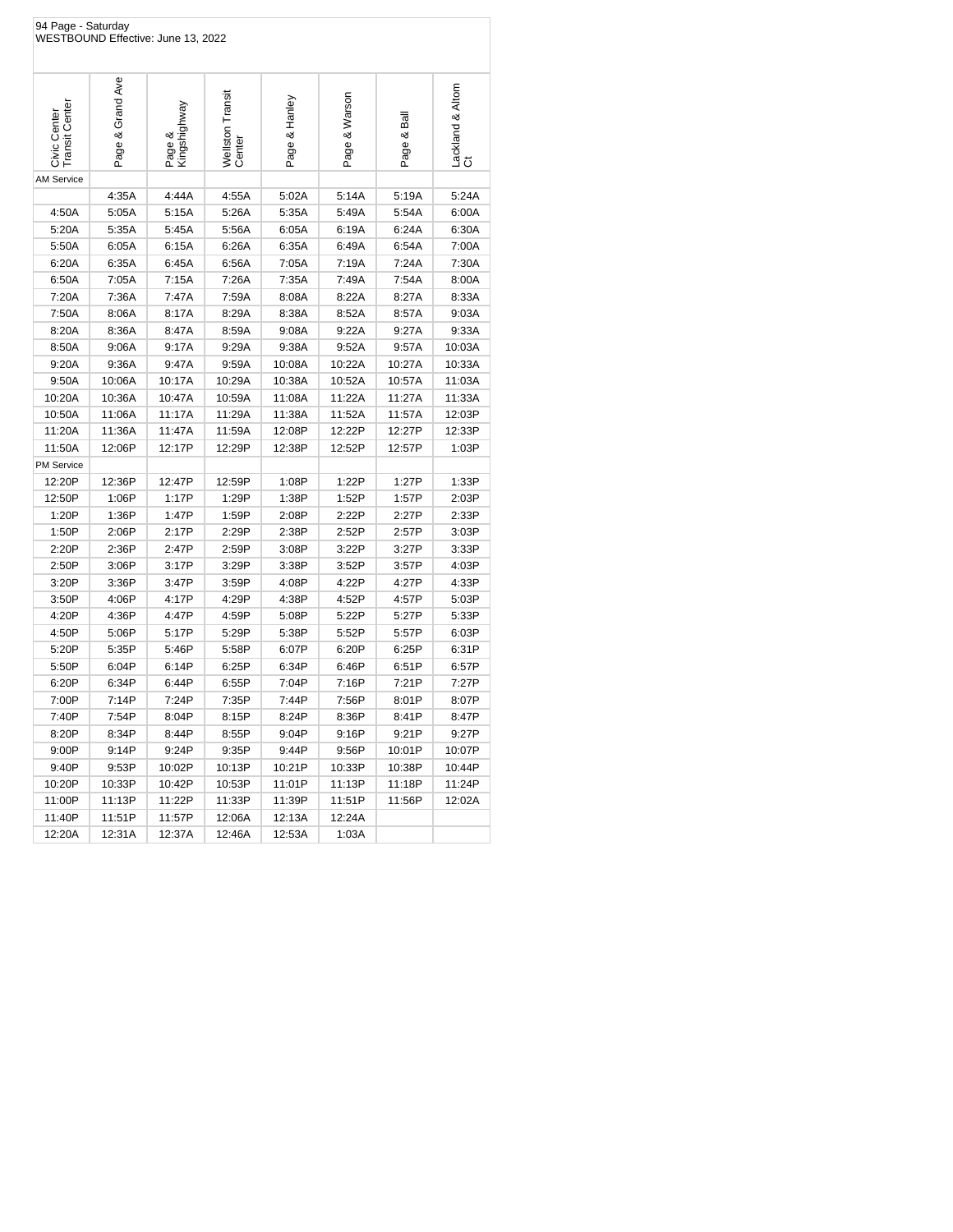| 94 Page - Sunday      |            | EASTBOUND Effective: June 13, 2022 |               |                            |                        |                  |                                |
|-----------------------|------------|------------------------------------|---------------|----------------------------|------------------------|------------------|--------------------------------|
| Lackland & Altom<br>ŏ | Page & Bal | Page & Warson                      | Page & Hanley | Wellston Transit<br>Center | Page &<br>Kingshighway | Page & Grand Ave | Civic Center<br>Transit Center |
| <b>AM Service</b>     |            |                                    |               |                            |                        |                  |                                |
|                       |            |                                    |               | 4:04A                      | 4:15A                  | 4:23A            | 4:35A                          |
|                       |            |                                    |               | 4:34A                      | 4:45A                  | 4:53A            | 5:05A                          |
|                       |            | 4:46A                              | 4:58A         | 5:04A                      | 5:15A                  | 5:23A            | 5:35A                          |
|                       |            | 5:16A                              | 5:28A         | 5:34A                      | 5:45A                  | 5:53A            | 6:05A                          |
| 5:35A                 | 5:42A      | 5:46A                              | 5:58A         | 6:04A                      | 6:15A                  | 6:23A            | 6:35A                          |
| 6:06A                 | 6:13A      | 6:17A                              | 6:28A         | 6:34A                      | 6:45A                  | 6:53A            | 7:05A                          |
| 6:19A                 | 6:28A      | 6:34A                              | 6:49A         | 6:56A                      | 7:09A                  | 7:20A            | 7:35A                          |
| 6:49A                 | 6:58A      | 7:04A                              | 7:19A         | 7:26A                      | 7:39A                  | 7:50A            | 8:05A                          |
| 7:19A                 | 7:28A      | 7:34A                              | 7:49A         | 7:56A                      | 8:09A                  | 8:20A            | 8:35A                          |
| 7:49A                 | 7:58A      | 8:04A                              | 8:19A         | 8:26A                      | 8:39A                  | 8:50A            | 9:05A                          |
| 8:19A                 | 8:28A      | 8:34A                              | 8:49A         | 8:56A                      | 9:09A                  | 9:20A            | 9:35A                          |
| 8:49A                 | 8:58A      | 9:04A                              | 9:19A         | 9:26A                      | 9:39A                  | 9:50A            | 10:05A                         |
| 9:19A                 | 9:28A      | 9:34A                              | 9:49A         | 9:56A                      | 10:09A                 | 10:20A           | 10:35A                         |
| 9:49A                 | 9:58A      | 10:04A                             | 10:19A        | 10:26A                     | 10:39A                 | 10:50A           | 11:05A                         |
| 10:19A                | 10:28A     | 10:34A                             | 10:49A        | 10:56A                     | 11:09A                 | 11:20A           | 11:35A                         |
| 10:49A                | 10:58A     | 11:04A                             | 11:19A        | 11:26A                     | 11:39A                 | 11:50A           | 12:05P                         |
| 11:19A                | 11:28A     | 11:34A                             | 11:49A        | 11:56A                     | 12:09P                 | 12:20P           | 12:35P                         |
| 11:49A                | 11:58A     | 12:04P                             | 12:19P        | 12:26P                     | 12:39P                 | 12:50P           | 1:05P                          |
| <b>PM Service</b>     |            |                                    |               |                            |                        |                  |                                |
| 12:19P                | 12:28P     | 12:34P                             | 12:49P        | 12:56P                     | 1:09P                  | 1:20P            | 1:35P                          |
| 12:49P                | 12:58P     | 1:04P                              | 1:19P         | 1:26P                      | 1:39P                  | 1:50P            | 2:05P                          |
| 1:19P                 | 1:28P      | 1:34P                              | 1:49P         | 1:56P                      | 2:09P                  | 2:20P            | 2:35P                          |
| 1:49P                 | 1:58P      | 2:04P                              | 2:19P         | 2:26P                      | 2:39P                  | 2:50P            | 3:05P                          |
| 2:19P                 | 2:28P      | 2:34P                              | 2:49P         | 2:56P                      | 3:09P                  | 3:20P            | 3:35P                          |
| 2:49P                 | 2:58P      | 3:04P                              | 3:19P         | 3:26P                      | 3:39P                  | 3:50P            | 4:05P                          |
| 3:19P                 | 3:28P      | 3:34P                              | 3:49P         | 3:56P                      | 4:09P                  | 4:20P            | 4:35P                          |
| 3:49P                 | 3:58P      | 4:04P                              | 4:19P         | 4:26P                      | 4:39P                  | 4:50P            | 5:05P                          |
| 4:19P                 | 4:28P      | 4:34P                              | 4:49P         | 4:56P                      | 5:09P                  | 5:20P            | 5:35P                          |
| 4:55P                 | 5:04P      | 5:10P                              | 5:23P         | 5:30P                      | 5:42P                  | 5:52P            | 6:05P                          |
| 5:37P                 | 5:46P      | 5:51P                              | 6:04P         | 6:11P                      | 6:23P                  | 6:32P            | 6:45P                          |
| 6:17P                 | 6:26P      | 6:31P                              | 6:44P         | 6:51P                      | 7:03P                  | 7:12P            | 7:25P                          |
| 7:02P                 | 7:11P      | 7:16P                              | 7:29P         | 7:36P                      | 7:48P                  | 7:57P            | 8:10P                          |
| 7:37P                 | 7:46P      | 7:51P                              | 8:04P         | 8:11P                      | 8:23P                  | 8:32P            | 8:45P                          |
| 8:17P                 | 8:26P      | 8:31P                              | 8:44P         | 8:51P                      | 9:03P                  | 9:12P            | 9:25P                          |
| 8:57P                 | 9:06P      | 9:11P                              | 9:24P         | 9:31P                      | 9:43P                  | 9:52P            | 10:05P                         |
| 9:37P                 | 9:46P      | 9:51P                              | 10:04P        | 10:11P                     | 10:23P                 | 10:32P           | 10:45P                         |
| 10:17P                | 10:26P     | 10:31P                             | 10:44P        | 10:51P                     | 11:03P                 | 11:12P           | 11:25P                         |
| 10:57P                | 11:06P     | 11:11P                             | 11:24P        | 11:31P                     | 11:43P                 | 11:52P           | 12:05A                         |
| 12:02A                | 12:09A     | 12:13A                             | 12:23A        | 12:29A                     |                        |                  |                                |